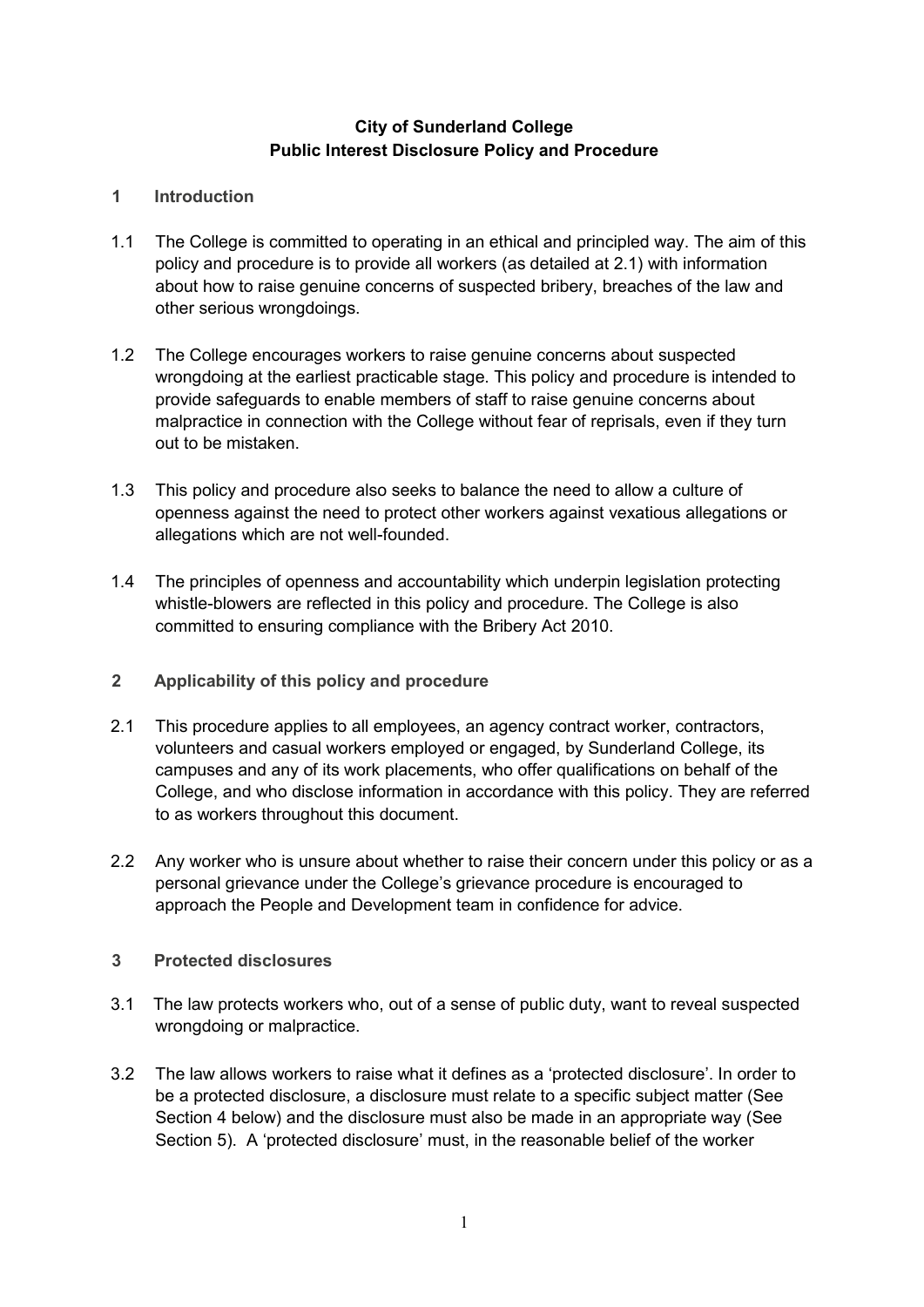making it, also be made in the public interest. A protected disclosure must consist of information and not merely be allegations of suspected malpractice.

- **4 Specific Subject Matter**
- 4.1 If, in the course of employment, a worker becomes aware of information which they reasonably believe tends to show one or more of the following, they must use this policy and procedure:
- That a criminal offence has been committed, is being committed or is likely to be committed;
- That an individual has failed, is failing or is likely to fail to comply with any legal obligation to which they are subject;
- That a miscarriage of justice has occurred, is occurring, or is likely to occur.
- That the health or safety of any individual has been, is being, or is likely to be, endangered.
- That the environment, has been, is being, or is likely to be, damaged.
- That information tending to show any of the above, is being, or is likely to be, deliberately concealed.
- **5 Procedure for making a disclosure**
- 5.1 Within the College the Principal of the College will ensure that at least three senior members of staff with appropriate experience and standing within the College are responsible for dealing with whistleblowing incidents. These individuals are known as Designated Assessors, at the date of the adoption of this procedure the Designated Assessors will be:
	- o Nigel Harrett, Principal Northumberland College
	- o Vikkie Morton, Assistant Principal Student & Customer Experience
	- o Judith Quinn, Vice Principal Curriculum
- 5.2 Information which a worker reasonably believes tends to show one or more of the situations given in Section 4 should promptly be disclosed to a designated assessor.
- 5.3 The worker may want to discuss this with their line manager in the first instance or seek support from the People and Development team.
- 5.4 If the disclosure relates to the Principal/Chief Executive, a worker can raise the issue with Head of Governance and Policy. In the event that the disclosure relates to the Head of Governance and Policy or any Governor a worker can raise the issue with the Chair of the Board of Governors. If the disclosure relates to the Chair of Governors the issue can be raised with the Chief Executive.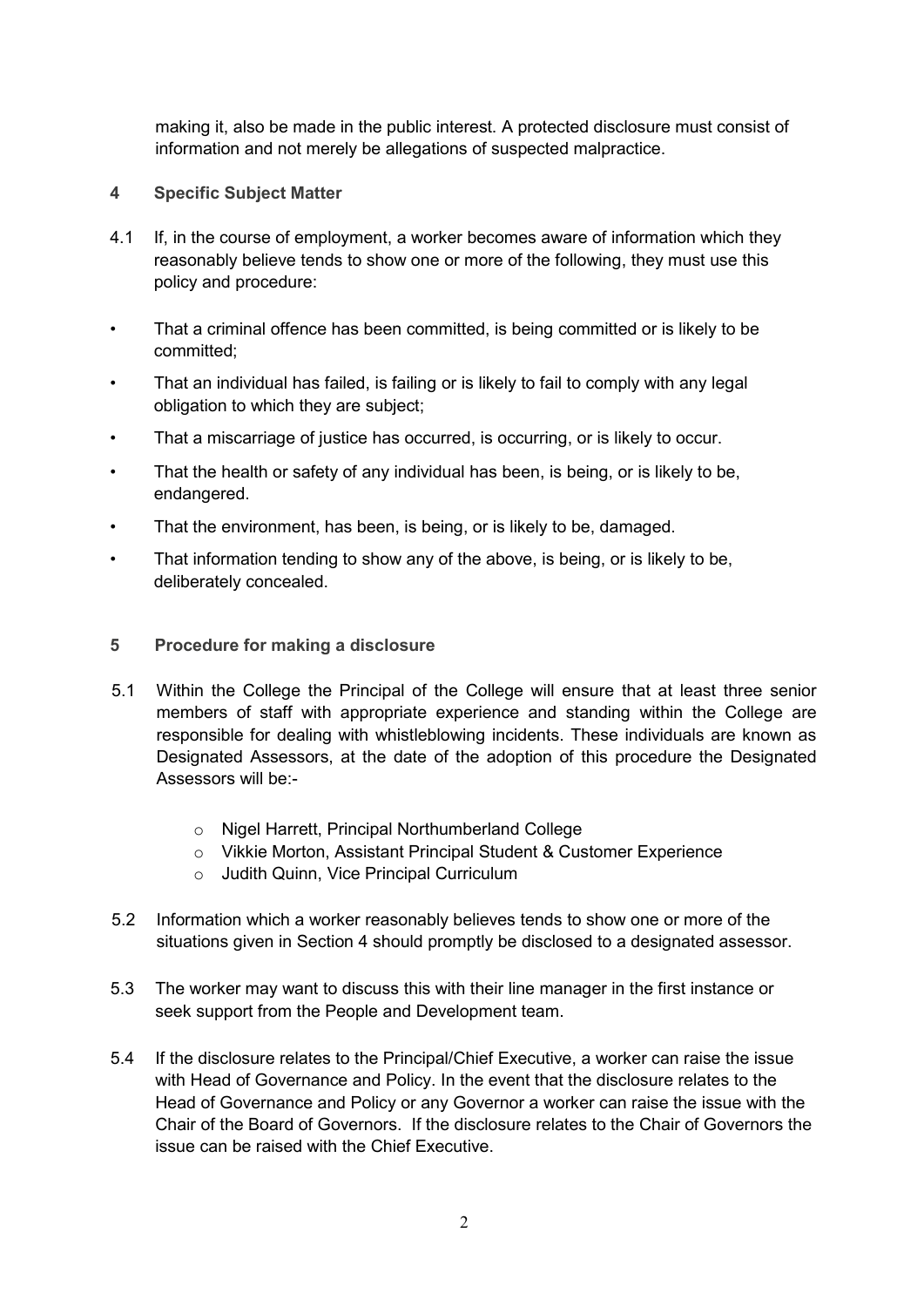- 5.5 Workers are encouraged to identify themselves when making a disclosure. If an anonymous disclosure is made, the College will not be in a position to notify the individual making the disclosure of the outcome of action taken by the College. Anonymity also means that the College may have difficulty in investigating such a concern. The College reserves the right to determine whether to apply this procedure in respect of an anonymised disclosure in light of the following considerations:
	- The seriousness of the issues raised in the disclosure; and
	- How likely it is that the concern can be confirmed from attributable sources.
- 5.6 For further guidance in relation to this policy and procedure, or concerning the use of the disclosure procedure generally, workers should speak in confidence to a HR Business Partner or the Director of People and Organisational Development.
- 5.7 Any disclosure to a Designated Assessor under this procedure shall, wherever possible, be in writing. The worker should provide as much supporting written evidence as possible about the disclosure and the grounds for the belief of malpractice.
- 5.8 When a worker makes a disclosure, the College will acknowledge its receipt, in writing, within a reasonable time. The Designated Assessor will offer to interview the worker in confidence, as soon as practicable after the initial disclosure. The purpose of the interview will be for the Designated Assessor to obtain as much information as possible about the grounds of the belief of malpractice and to consult with the worker about further steps which could be taken.
- 5.9 The Discloser may be accompanied by a local trade union representative or work colleague at the interview. The Designated Assessor may be accompanied by a note taker.
- **6 Procedure for investigation of a disclosure**
- 6.1 The Designated Assessor will carry out an initial assessment to determine the scope of any investigation. It will inform the worker of the outcome of its assessment.
- 6.2 The Designated Assessor will determine the appropriate action to take (including action under any other applicable College policy or procedure). Possible actions could include internal investigation; referral to the College's auditors; or referral to relevant external bodies such as the police, OFSTED, Health and Safety Executive or the Information Commissioner's Office.
- 6.3 If any internal investigation is to be conducted it will be by the Designated Assessor without any direct association with the individual to whom the disclosure relates, or by an external investigator appointed by the College as appropriate. In some cases the College may appoint a team of investigators including staff with relevant experience of investigations or specialist knowledge of the subject matter.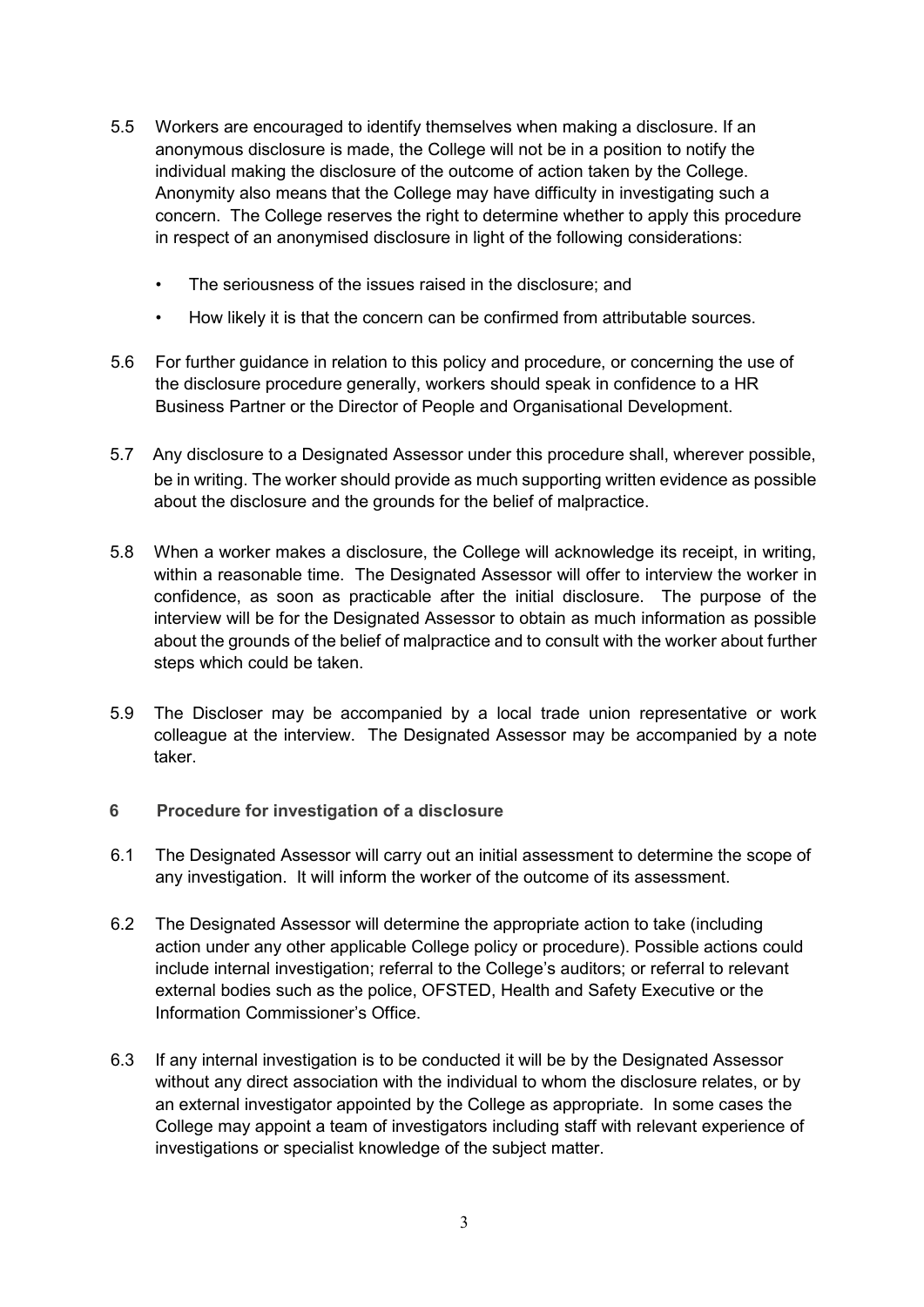- 6.4 Any recommendations for further action made by the Designated Assessor will be addressed to the Principal/CEO as appropriate in the circumstances. The recipient will take all steps within their power to ensure the recommendations are implemented unless there are good reasons for not doing so.
- 6.5 The worker making the disclosure will usually be notified of the outcome of any action taken by the College under this policy and procedure within a reasonable period of time. However, sometimes the need for confidentiality may prevent the College giving the worker specific details of the investigation or any disciplinary action taken as a result. Workers should treat any information about the investigation as confidential.
- 6.6 If the worker is not satisfied that their concern has been appropriately addressed, they can raise it with the Principal/Chief Executive within 10 working days. The Principal/ Chief Executive will make a final decision on action to be taken and notify the worker making the disclosure.
- 6.7 The grounds on which the Designated Assessor may conclude that no further action by the College should be taken are as follows:
	- that the Designated Assessor is satisfied that the Discloser does not have a reasonable belief that malpractice within the meaning of this procedure has occurred, is occurring or is likely to occur; or
	- that the matter concerned is already the subject of legal proceedings, or has already been referred to the police, the appropriate Funding Agency, the Department for Innovation, Business and Skills or other public authority; or
	- that the matter is already (or has already been) the subject of proceedings under one of the College's other procedures relating to staff or students.
- **7 Safeguards for workers making a disclosure**
- 7.1 A worker making a disclosure under this procedure can expect their matter to be treated confidentially by the College and, where applicable, their name will not be disclosed to anyone implicated in the suspected wrongdoing, without their prior approval.
- 7.2 The College will take all reasonable steps to ensure that any report of recommendations, or other relevant documentation, produced by the College does not identify the worker making the disclosure without their written consent, or unless the College is legally obliged to do so, or for the purposes of seeking legal advice.
- 7.3 No formal disciplinary action will be taken against a worker on the grounds of making a disclosure made under this policy or procedure. This does not prevent the College from bringing disciplinary action against a worker where the College has grounds to believe that a disclosure was made maliciously or vexatiously, or where a disclosure is made outside the College without reasonable grounds.
- 7.4 A worker will not suffer dismissal or any detrimental action or omission of any type (including informal pressure or any form of victimisation) by the College for making a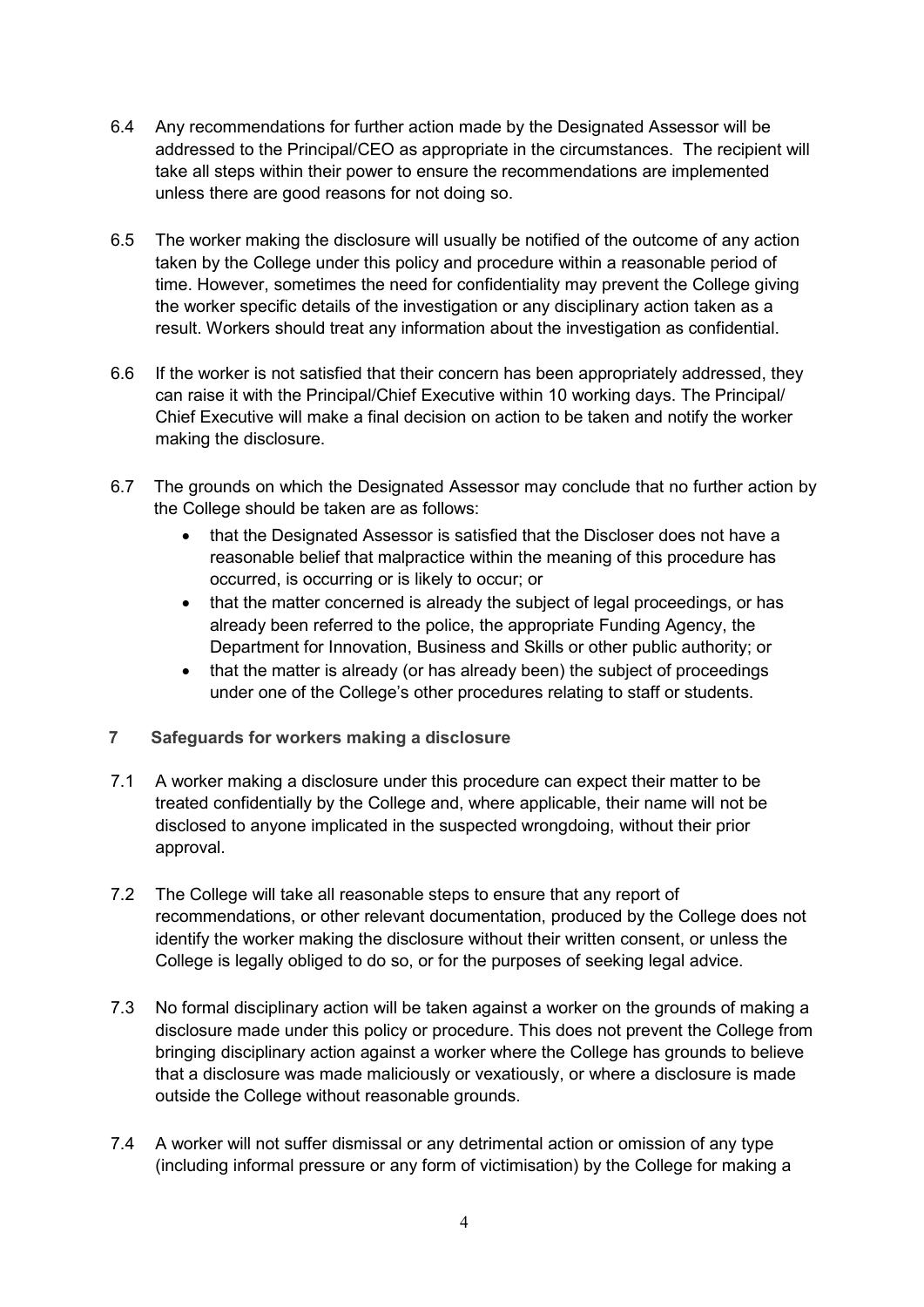disclosure in accordance with this policy and procedure. Equally, where a worker is threatened, bullied, pressurised or victimised by a colleague for making a disclosure, disciplinary action will be taken by the College against the colleague in question.

## **8 Disclosure to external bodies**

- 8.1 The aim of this policy is to provide an internal mechanism for reporting, investigating and remedying any wrongdoing in the workplace. In most cases workers should not find it necessary to alert anyone externally.
- 8.2 The law recognises that in some circumstances it may be appropriate for workers to report concerns to an external body such as a regulator. It will very rarely if ever be appropriate to alert the media. The College strongly encourages workers to seek advice before reporting a concern to anyone external. The independent whistleblowing charity, Public Concern at Work, operates a confidential helpline.
- 8.3 Workers may make a disclosure to an appropriate external body prescribed by the law. This list of 'prescribed' organisations and bodies can be found in information on the GOV.UK website.

## **9 Accountability**

9.1 The College will keep a record of all concerns raised under this policy and procedure (including cases where the College deems that there is no case to answer and therefore that no action should be taken) and will report to the College's Board of Governors on an annual basis as appropriate. These records will be retained for 3 years.

#### **10 Further assistance for workers**

10.1 The College will not tolerate any harassment or victimisation of workers who make disclosures. If, at any stage of this procedure a worker feels that they are being subject to informal pressures, bullying or harassment due to making a disclosure, they should raise this matter, in writing, to the Principal.

Staff must not threaten or retaliate against whistle-blowers in any way and staff that are found to be involved in such conduct you may be subject to disciplinary action. [In some cases the whistle-blower could have a right to a member of staff personally for compensation in an employment tribunal.]

- 10.2 A worker making a disclosure may want to confidentially request counselling or other support from the College's occupational health service. Any such request for counselling or support services should be addressed to Human Resources Business Partner. Requests will be treated in confidence.
- 10.3 Workers can also contact the charity Public Concern at Work for confidential advice on whistleblowing issues. Contact details are as follows: